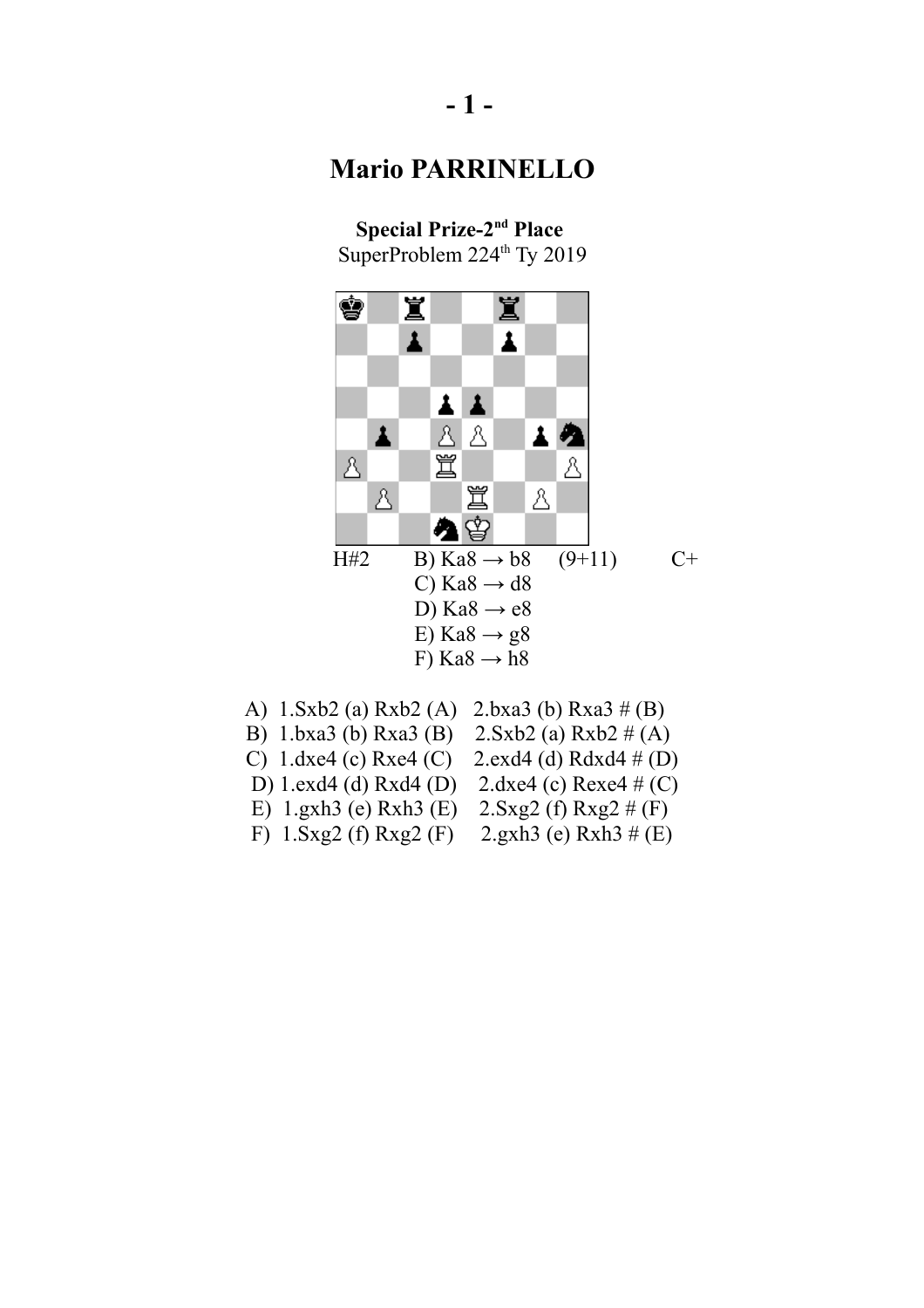**2 nd Prize**  Moscow Matryoshka Vilnius 2019



- B) 1. Qf5+ Kxg7 2. Qxc5 Bxc5#
- C) 1. Qf7+ Kg5 2. Qxc4 Sxc4#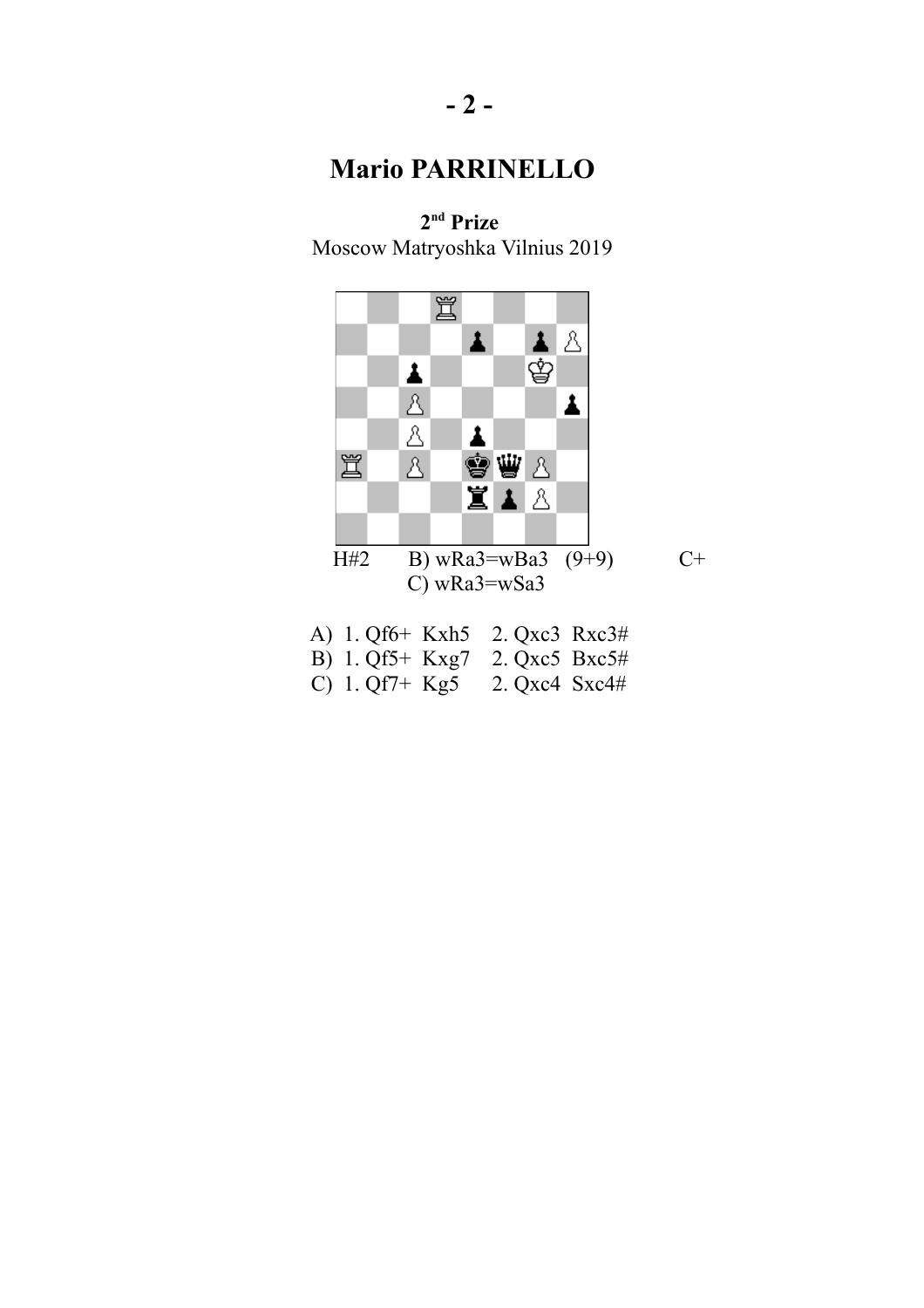Probleemblad January-March 2020 H1613



 A) 1. Rd7 (Sd7?) f8=Q 2. Sxc5 Qxc5# B) 1. Sd7 (Rd7?) h8=Q 2. Sxd4 Qxd4# C) 1. Sf4+ Kf3 2. Sd3 exd3#<br>D) 1. Sxd4+ Kh5 2. Sb3 axb3# D)  $1. Sxd4+$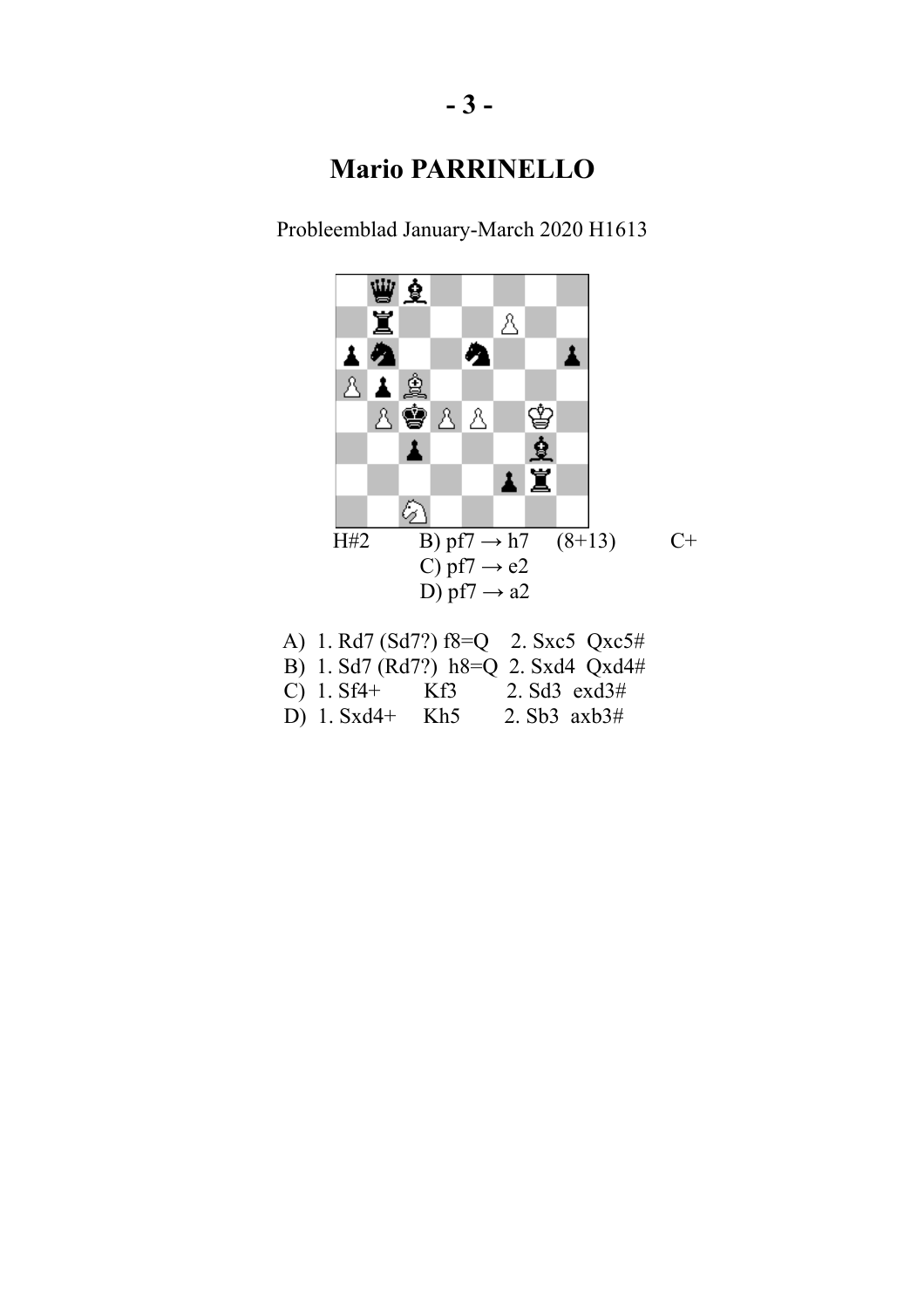♔ 罝  $\Delta$ ₩ ģ  $\mathbb A$ 上区 公安上 Ï  $\Delta$  $\mathbf{r}$  $\blacktriangle$  $\Delta$  $\overline{H42}$  4.1.1.1 (9+7) C+ 1.Qxf7 Rxf7 2. e3 Rf4#

**3 rd Prize** Pat a Mat June 2020 no.679

 1.Qxe5 Be7 2. Qf6 Bxf6# 1.Rxc4 Ra7 2. Ra4 Rxa4# 1.Rxa3 Bxa3 2. c2 Bb2#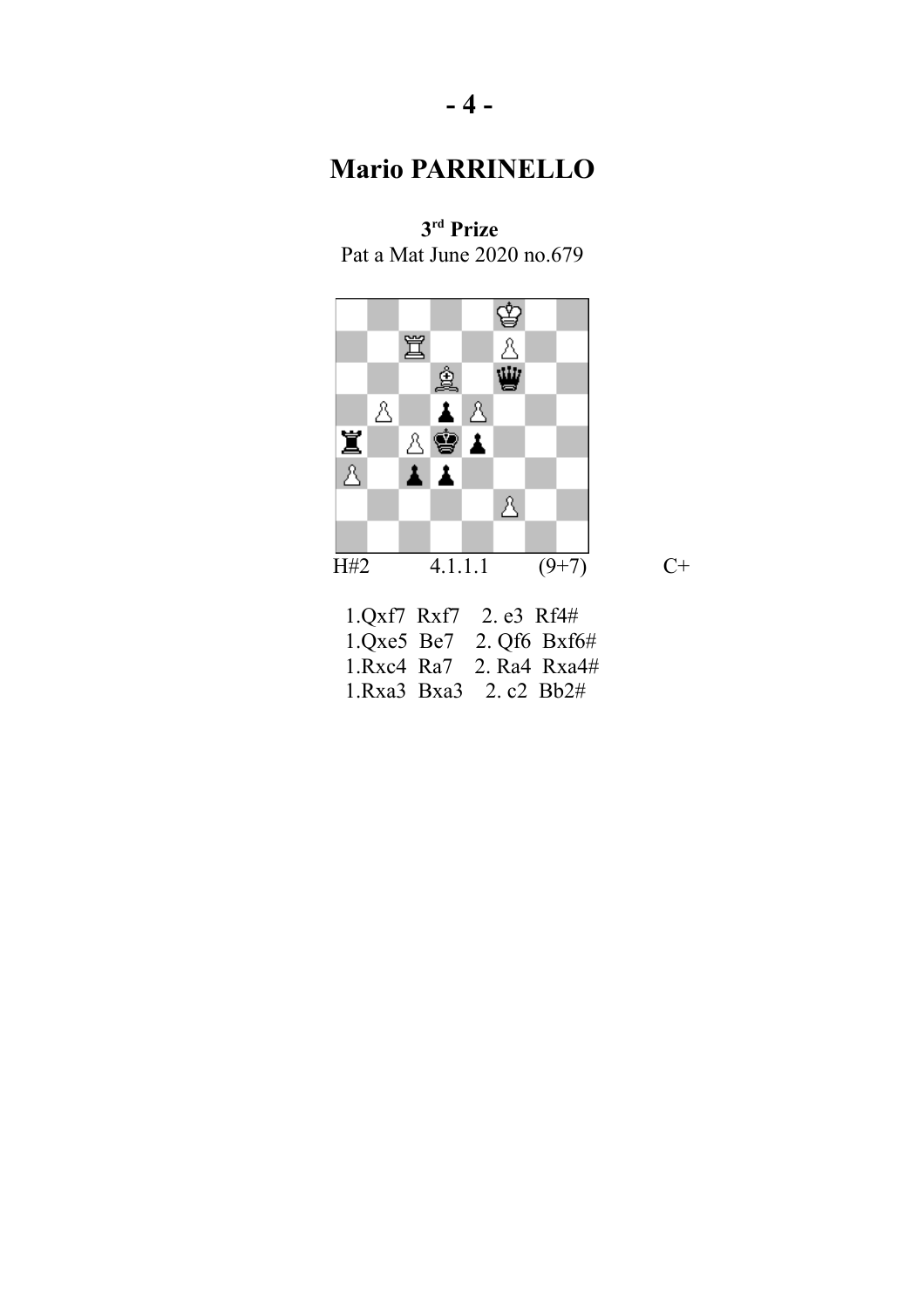StrateGems April-June 2020 H2477